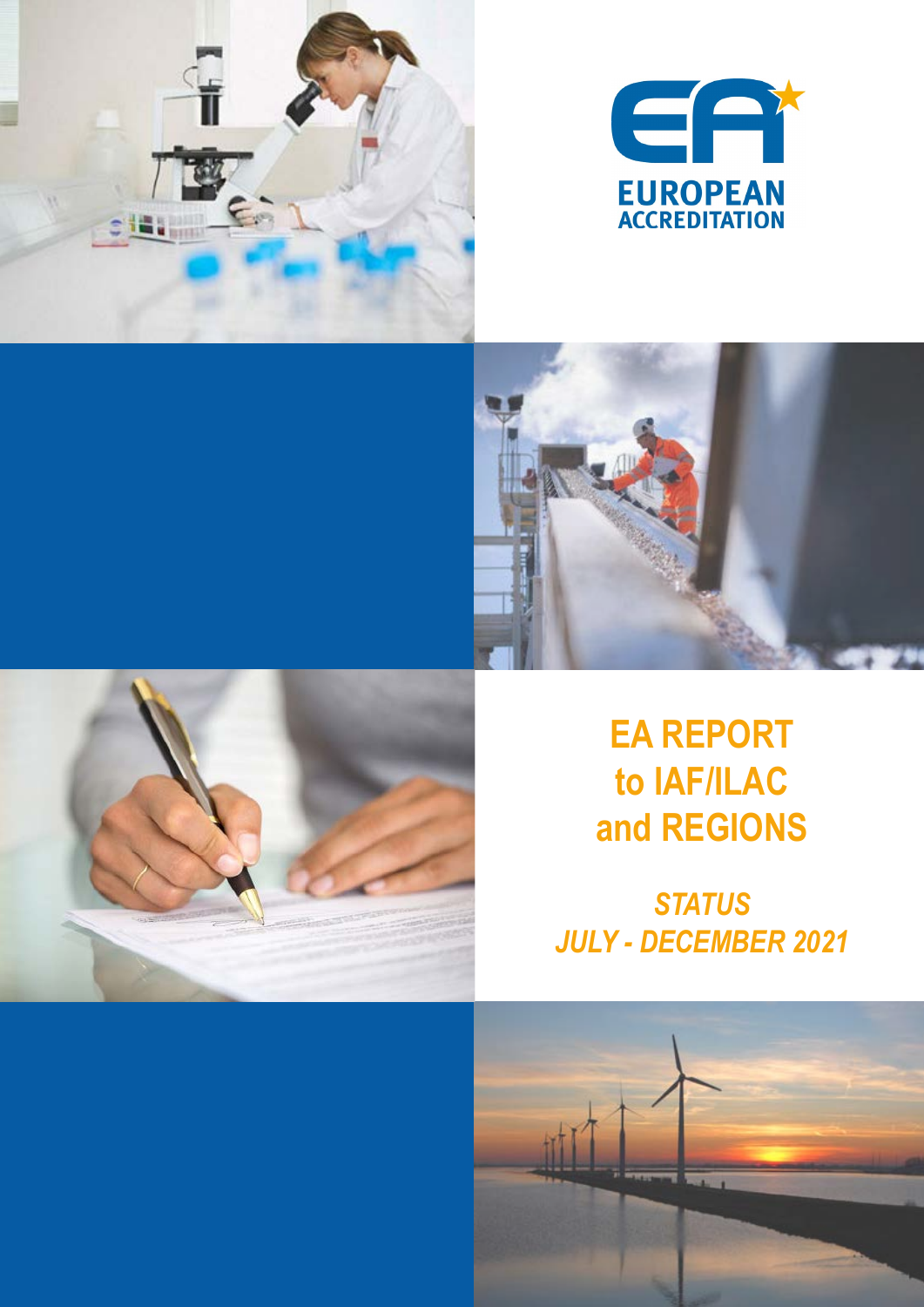

# *TABLE OF CONTENTS*

|                                                                                                                                                                          | 3<br>3<br>3<br>$\overline{4}$                                     |
|--------------------------------------------------------------------------------------------------------------------------------------------------------------------------|-------------------------------------------------------------------|
| 1 - New and remaining signatories to EA MLA scopes<br>2 - Latest developments relating to the EA peer evaluations<br>2.3 - Re-engineering of the peer-evaluation process | $\overline{4}$<br>$\overline{4}$<br>5<br>5<br>6<br>$6\phantom{a}$ |
| <b>IV</b> - Status of EA documents                                                                                                                                       | 6<br>$\overline{7}$<br>$\overline{7}$<br>7<br>8<br>$\overline{9}$ |
| V - Activities to promote the IAF MLA and ILAC MRA                                                                                                                       | 10                                                                |
|                                                                                                                                                                          | 10                                                                |
|                                                                                                                                                                          | 13                                                                |
|                                                                                                                                                                          | 13                                                                |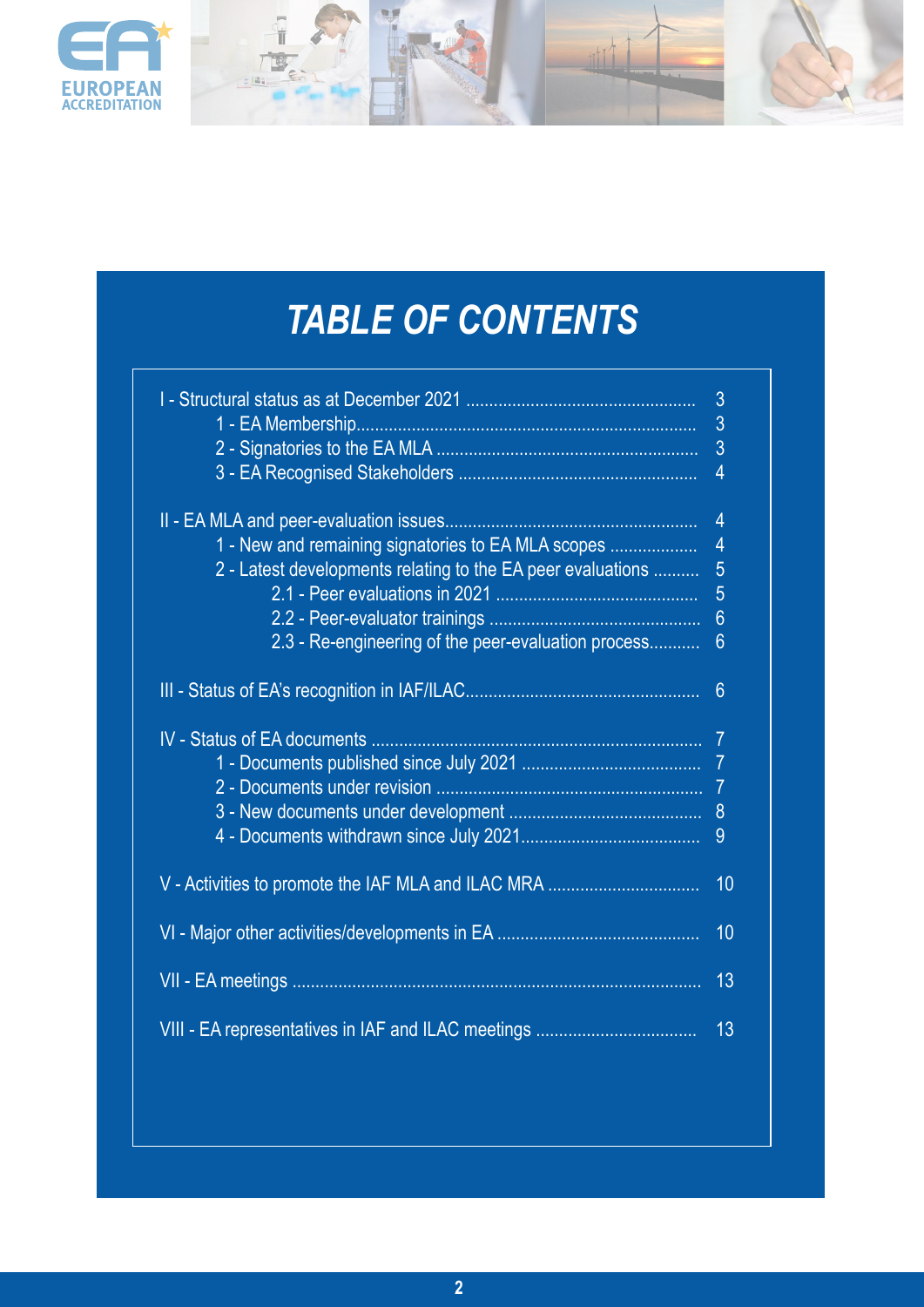

## **I - Structural status as at December 2021**

### **1 - EA Membership**

EA has a total of 49 Members.

The complete list of EA Members together with their details and their EA MLA status is available on the EA website at [https://european-accreditation.org/ea-members/directory-of-ea-members-and-mla-signa](https://european-accreditation.org/ea-members/directory-of-ea-members-and-mla-signatories/)[tories/](https://european-accreditation.org/ea-members/directory-of-ea-members-and-mla-signatories/)

### **2 - Signatories to the EA MLA**

43 Members are signatories to the EA MLA.

The individual EA Multilateral and Bilateral Agreement Signatories are listed by EA MLA scope on [EA-](https://european-accreditation.org/wp-content/uploads/2018/10/ea-inf-03.pdf)INF/03: *[Signatories to the EA Multilateral and Bilateral Agreements.](https://european-accreditation.org/wp-content/uploads/2018/10/ea-inf-03.pdf)*

**Recapitulative table of signatories by MLA scope**

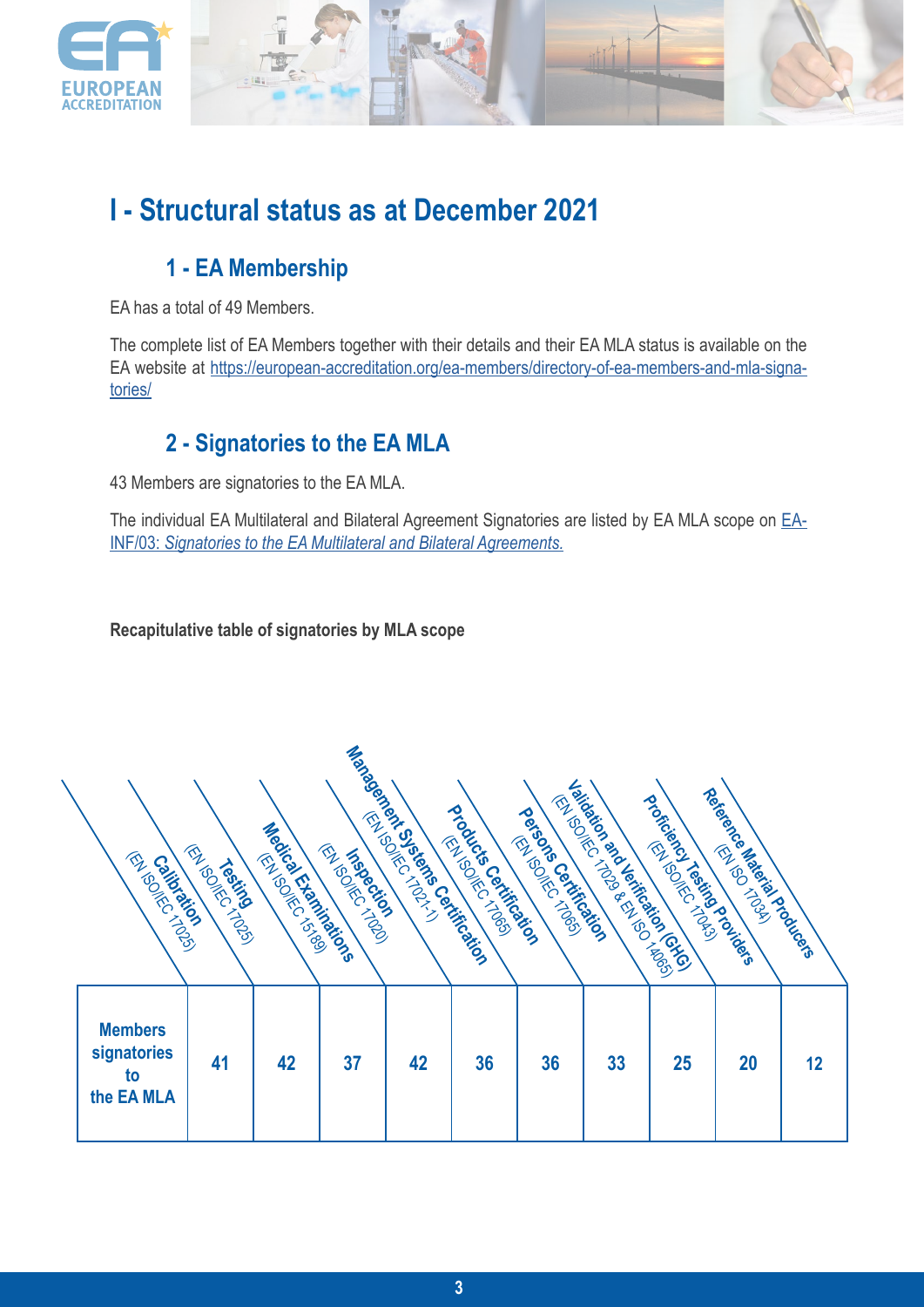

### **3 - EA Recognised Stakeholders**

EA cooperates with about 40 Recognised Stakeholders, whose complete list is available on the EA website at<https://european-accreditation.org/about-ea/ea-stakeholders/>

No new organisation was granted the EA Recognised Stakeholder status in 2021.

## **II - EA MLA and peer-evaluation issues**

### **1 - New and remaining signatories to the EA MLA scopes**

At its 45<sup>th</sup> meeting held remotely on 6-7 October 2021, the MAC decided to lift the suspension (effective since 24 March 2021) and reinstate the BLA signatory status of NAAU, the Ukrainian national accreditation body (NAB), in the fields of inspection (EN ISO/IEC 17020) and certification of products (EN ISO/ IEC 17065).

Upon decisions made by the MAC through electronic ballots closed on 7 July, 26 October and 1 December 2021:

- BELAC, the Belgian NAB, became an EA MLA signatory in the field of reference material producers (EN ISO 17034).
- COFRAC, the French NAB, became an EA MLA signatory in the field of reference material producers.
- DANAK, the Danish NAB, became an EA MLA signatory in the field of reference material producers.
- INAB, the Irish NAB, became an EA MLA signatory in the field of certification of persons (EN ISO/ IEC 17024).
- PCA, the Polish NAB, became an EA MLA signatory in the field of reference material producers.
- AA, the Austrian NAB, remained an EA MLA signatory in the fields of calibration (EN ISO/IEC 17025), testing (EN ISO/IEC 17025) including medical examinations (EN ISO 15189), inspection, certification of management systems (EN ISO/IEC 17021-1), certification of products, certification of persons, and validation and verification (EN ISO 14065).
- COFRAC remained an EA MLA signatory in the fields of calibration, testing including medical examinations, inspection, proficiency testing providers (EN ISO/IEC 17043), certification of management systems, certification of products, certification of persons, and validation and verification.
- DANAK remained an EA MLA signatory in the fields of calibration, testing including medical examinations, inspection, proficiency testing providers, certification of management systems, certification of products, certification of persons, and validation and verification.
- DPA, the Albanian NAB, remained an EA MLA signatory in the fields of testing, inspection, certification of management systems and certification of persons.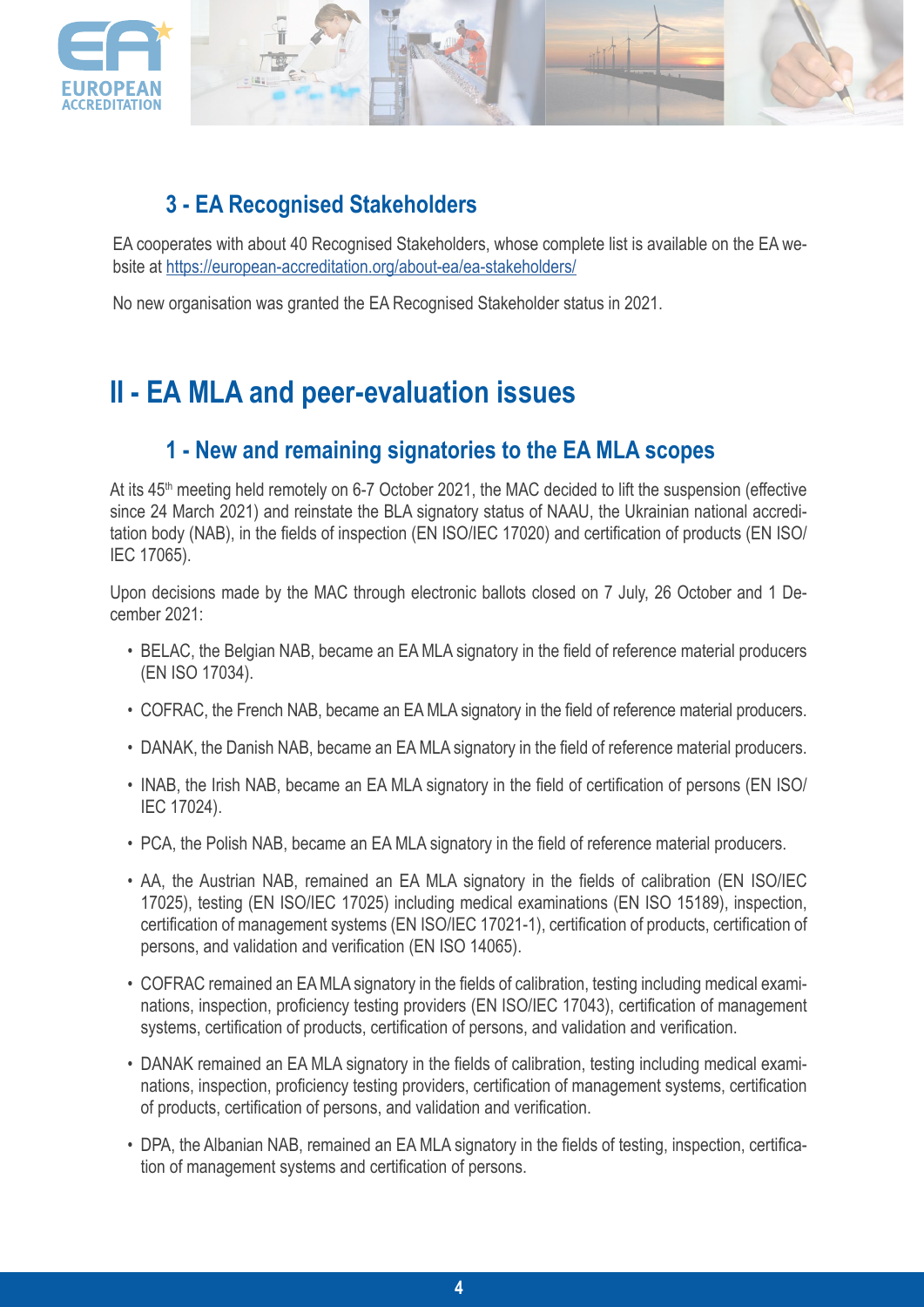

- EAK, the Estonian NAB, remained an EA MLA signatory in the fields of calibration, testing including medical examinations, inspection, certification of management systems, certification of products, certification of persons, and validation and verification.
- IPAC, the Portuguese NAB, remained an EA MLA signatory in the field of certification of persons, and validation and verification.

*Note: the MAC already made a decision on IPAC's signatory status on 13 November 2020 for the fields of calibration, testing including medical examinations, inspection, certification of ma nagement systems and product certification.*

- LA, the Latvian NAB, remained an EA MLA signatory in the field of calibration, testing including medical examinations, inspection, certification of management systems, certification of products and certification of persons.
- NA, the Norwegian NAB, remained an EA MLA signatory in the fields of calibration, testing including medical examinations, inspection, proficiency testing providers, certification of management systems, certification of products, certification of persons, and validation and verification.
- PCA remained an EA MLA signatory in the fields of calibration, testing including medical examinations, inspection, proficiency testing providers, certification of management systems, certification of products, certification of persons, and validation and verification.

### **2 - Latest developments relating to the EA peer evaluations**

### **2.1 - Peer evaluations in 2021**

For 2021, the MAC scheduled 26 peer evaluations, out of which 8 were postponed from 2020. 15 of those were performed by end of June 2021. One peer evaluation, i.e. the initial peer evaluation of ISAC, the Islandic NAB, should be rescheduled in 2022.

The remaining 10 peer evaluations were carried out as follows by end of December 2021:

- 6 re-evaluations: CYS-CYSAB (Cyprus), LATAK (Latvia), NAB-MALTA (Malta), RvA (The Netherlands), IARNM (Republic of North Macedonia), and SWEDAC (Sweden) postponed from 2020;
- 1 re-evaluation with extension for medical examinations (EN ISO 15189) and product certification: BATA (Bosnia and Herzegovina);
- 1 re-evaluation with extension for PTP: ATS (Serbia);
- 1 extraordinary evaluation: NAAU (Ukraine);
- 1 pre-evaluation: ATCG (Montenegro).

Since the pandemic is likely to become mitigated, and NABs in most European countries have started to perform on-site assessments again, the MAC decided to restart on-site peer evaluations from 2022.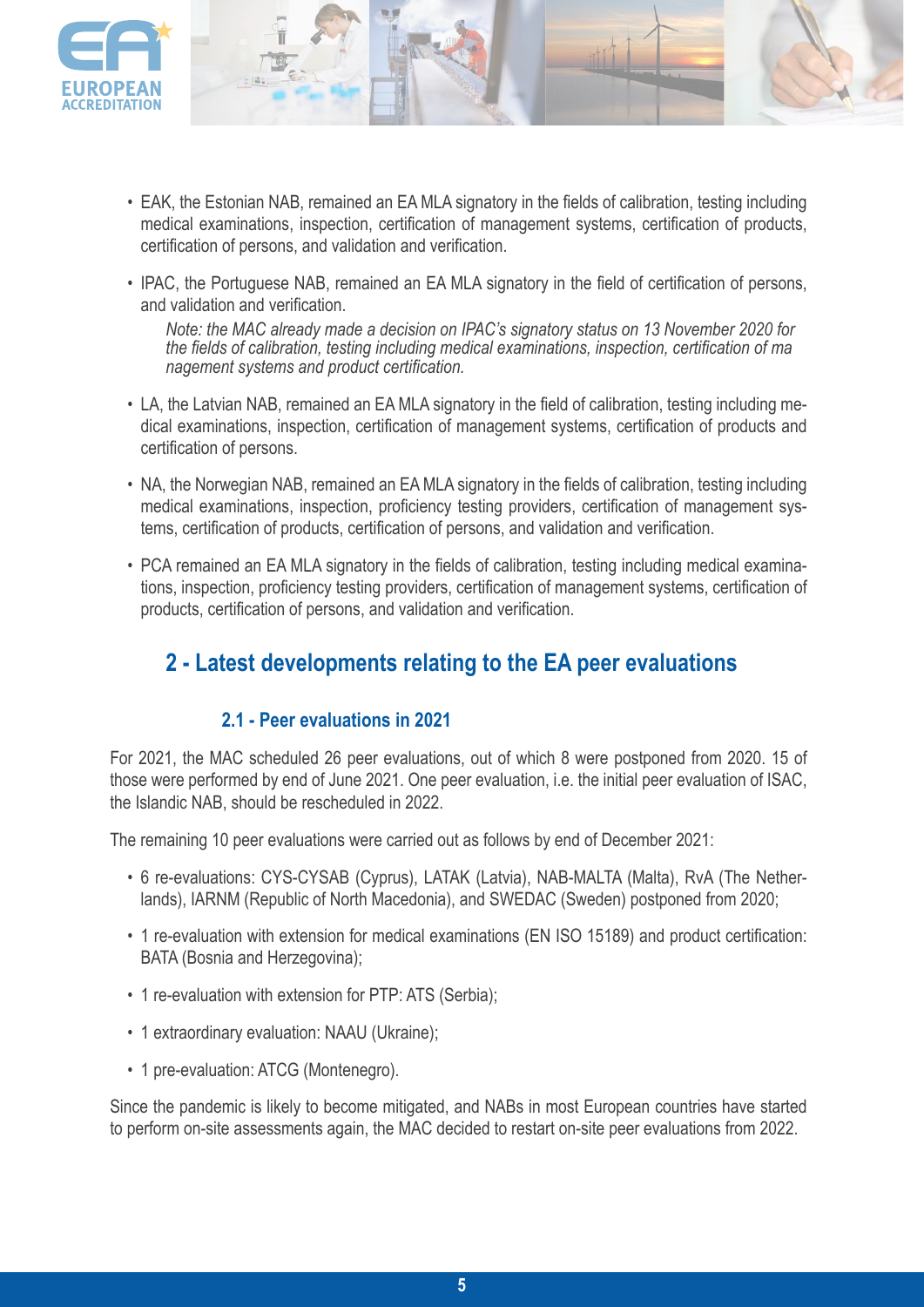

### **2.2 - Peer-evaluator trainings**

All three refresher training sessions organised in 2021 were held remotely due to the health and travel conditions still related to the COVID-19 pandemic.

Further to two refresher training sessions in June 2021 on management systems and persons certification, as well as specificities of on-site evaluations and remote evaluations, a third refresher training session dedicated to testing, medical examinations and reference material producers took place on 8-9 December 2021.

The newcomer training session initially planned in December 2020 and rescheduled on 21-23 June 2021 should have been cancelled again due to the pandemic.

### **2.3 - Re-engineering of the peer-evaluation process**

The MAC project to re-engineer the peer-evaluation system, one of the key actions of the *EA Strategy 2025*, is nearing its goal.

The MAC is finalising the revision of EA-2/02: *EA Procedure for the Evaluation of a National Accreditation Body*, as well as the revision of the MAC Terms of Reference in order to include the role and responsibilities of the Secretariat and to annex the competence criteria for decision-makers.

The MAC is also elaborating five supplements to EA-2/02 in order to set out:

- EA-2/02 S1 *Description of Competence Criteria of the EA Secretariat Personnel Involved in the Management of the Peer-Evaluation Process;*
- EA-2/02 S2 *Circumstances and Process of Involving EA Technical Committees in Peer-Evaluation Issues;*
- EA-2/02 S3 *Risk-Based Approach for the Planning of a Peer Evaluation of a National Accreditation Body;*
- EA-2/02 S4 *Procedure for Remote Peer Evaluations during the COVID-19 Pandemic;*
- EA-2/02 S5 *Procedure for Remote Decision-Making.*

The documents shall be available in the first quarter of 2022.

## **III - Status of EA's recognition in IAF/ILAC**

The next re-evaluation of EA by IAF/ILAC is scheduled to begin no later than July 2022.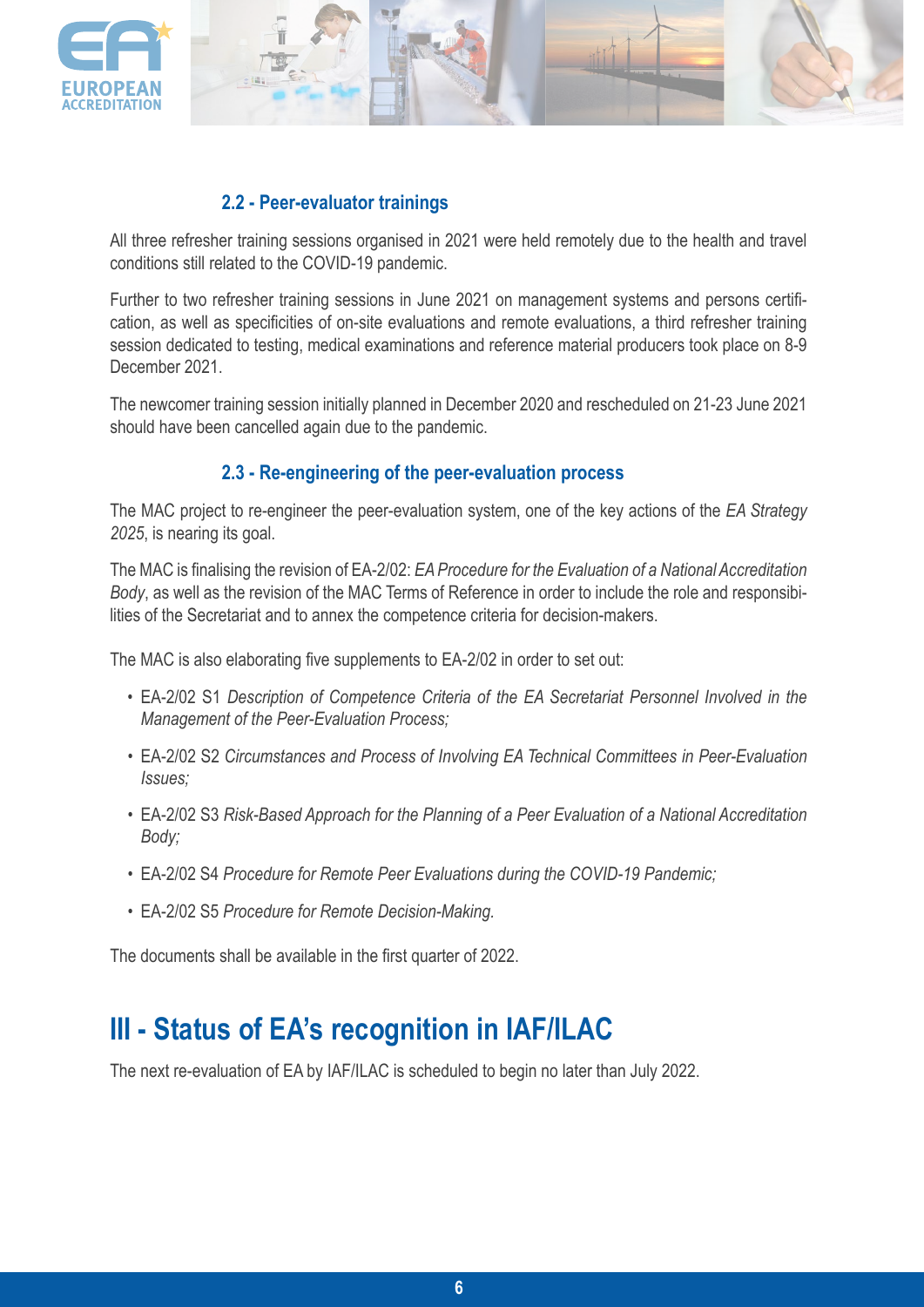



## **IV - Status of EA documents**

## **1 - Documents published since July 2021**

| EA Articles of Association (AoA) |  |
|----------------------------------|--|
|----------------------------------|--|

| EA-0/02    | <b>Procedure for Document Control</b>                                                                                                                    |
|------------|----------------------------------------------------------------------------------------------------------------------------------------------------------|
| EA-1/17    | <b>EA Rules of Procedure</b>                                                                                                                             |
| EA-1/20    | Procedure for the Control of Expenditures and Preparation of Budgets<br>Note: published in early January 2022.                                           |
| EA-1/20 S1 | Terms and Conditions for Financial Compensation from the Operating Grant<br>to an EA Member Accreditation Body<br>Note: published in early January 2022. |
| EA-4/02    | Evaluation of the Uncertainty of Measurement in Calibration                                                                                              |
| EA-4/18    | Guidance on the Level and Frequency of Proficiency Testing Participation                                                                                 |
| EA-6/02    | EA Guidelines on the Use of ISO/IEC 17065 and ISO/IEC 17021-1 for Certification<br>to EN ISO 3834<br>Note: published in early January 2022.              |
| EA-INF/17  | Register of EA resolutions for use by National Accreditation Bodies and EA Evaluators                                                                    |

### **2 - Documents under revision**

| EA-0/06    | Format & Layout of EA Documents                                                                     |
|------------|-----------------------------------------------------------------------------------------------------|
| EA-INF/14  | Communication with the European Commission and its DGs                                              |
| EA-1/06    | EA Multilateral Agreement. Criteria for Signing. Policy and Procedures for Development              |
| EA-1/13    | EA's Relationship with Accreditation Bodies of Countries not being Members<br>of the EU or EFTA     |
| EA-1/14    | Procedure for Development and Approval of EA Documents and Adoption of ILAC/IAF<br><b>Documents</b> |
| EA-1/17    | <b>Rules of Procedure</b>                                                                           |
| EA-1/17 S1 | Criteria for Membership                                                                             |
| EA-1/17 S3 | EA Procedure for the investigation and resolution of Complaints and Appeals                         |
| EA-1/17 S4 | <b>Proxy Procedure</b>                                                                              |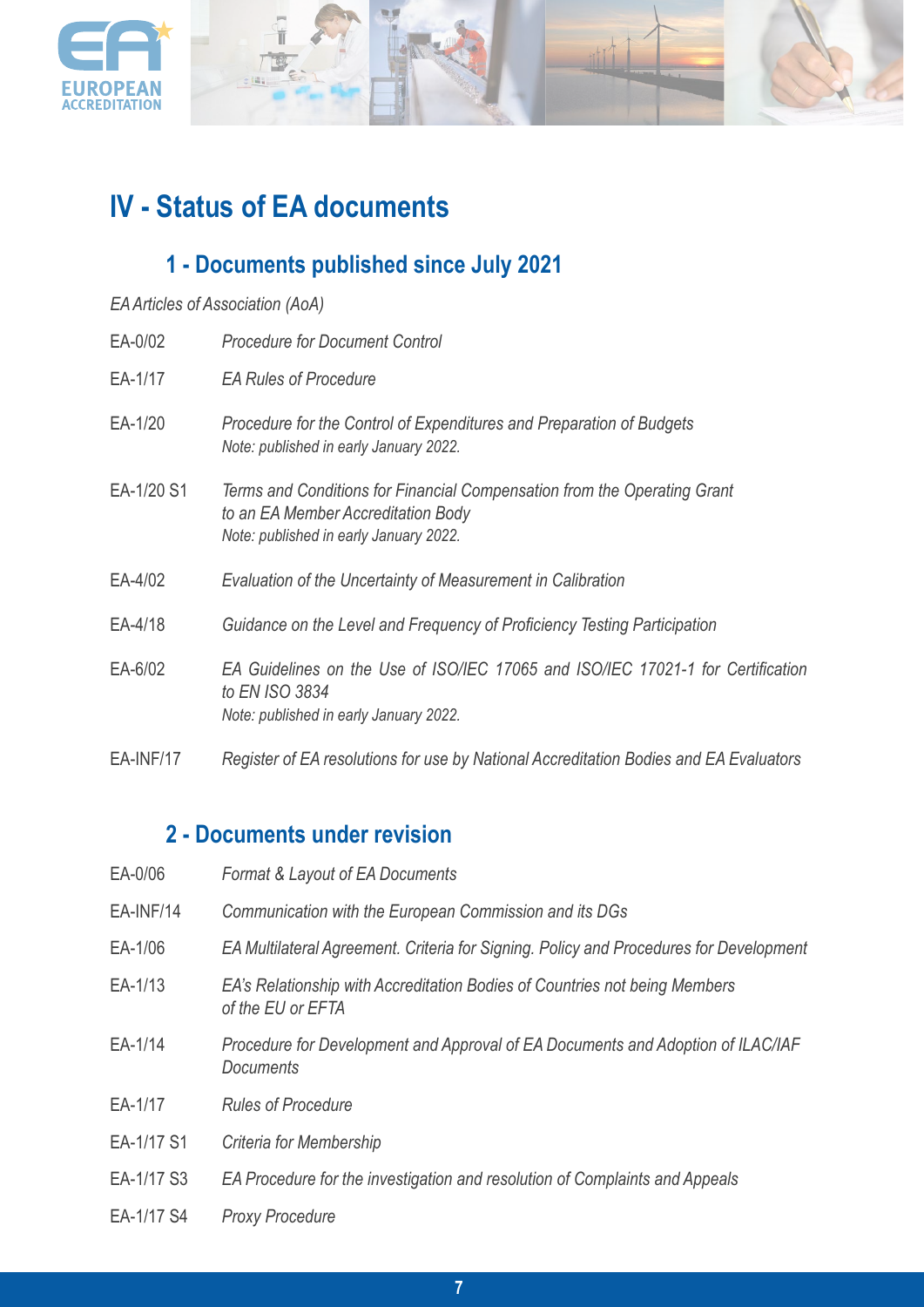

| EA-1/17 S5 | Levying of Membership Fees                                                                                                                  |
|------------|---------------------------------------------------------------------------------------------------------------------------------------------|
| EA-1/19    | Rules for Use of the EA logo                                                                                                                |
| EA-1/21    | <b>EA Internal Procedure for Liaison Activities</b>                                                                                         |
| EA-1/22    | EA Procedure and Criteria for the Evaluation of Conformity Assessment Schemes<br>by EA Accreditation Body Members                           |
| EA-2/02    | Procedure for the evaluation of a National Accreditation Body                                                                               |
| EA-3/01    | EA Conditions for the Use of Accreditation Symbols, Logos and Other Claims<br>of Accreditation and Reference to the EA MLA Signatory Status |
| EA-3/12    | EA Policy for the Accreditation of Organic Production Certification                                                                         |
| EA-4/09    | <b>Accreditation for Sensory Testing Laboratories</b>                                                                                       |
| EA-4/14    | The Selection and Use of Reference Materials                                                                                                |
| EA-4/17    | EA Position Paper on the Description of Scopes of Accreditation of Medical<br>Laboratories                                                  |
| EA-6/03    | EA Document for Recognition of Verifiers under the EU ETS Directive                                                                         |
| EA-6/04    | EA Guidelines on the Accreditation of Certification of Primary Sector Products<br>by Means of Sampling of Sites                             |

## **3 - New documents under development**

| EA-2/02 S1 | Description of Competence Criteria of the EA Secretariat Personnel Involved<br>in the Management of the Peer-Evaluation Process                                                                   |
|------------|---------------------------------------------------------------------------------------------------------------------------------------------------------------------------------------------------|
| EA-2/02 S2 | Circumstances and Process of Involving EA Technical Committees<br>in Peer-Evaluation Issues                                                                                                       |
| EA-2/02 S3 | Risk-Based Approach for the Planning of a Peer Evaluation<br>of a National Accreditation Body                                                                                                     |
| EA-2/02 S4 | Procedure for Remote Peer Evaluations during the COVID-19 Pandemic<br>Note: approved in December 2021; to be published when the whole set of EA-2/02<br>and supplements is ready for publication. |
| EA-2/02 S5 | Procedure for Remote Decision-Making                                                                                                                                                              |
| EA-3/01 S1 | Rules for Use of the EA MLA Mark<br>Note: approved in October 2020; not to be published before the EA MLA mark<br>is soon formally registered.                                                    |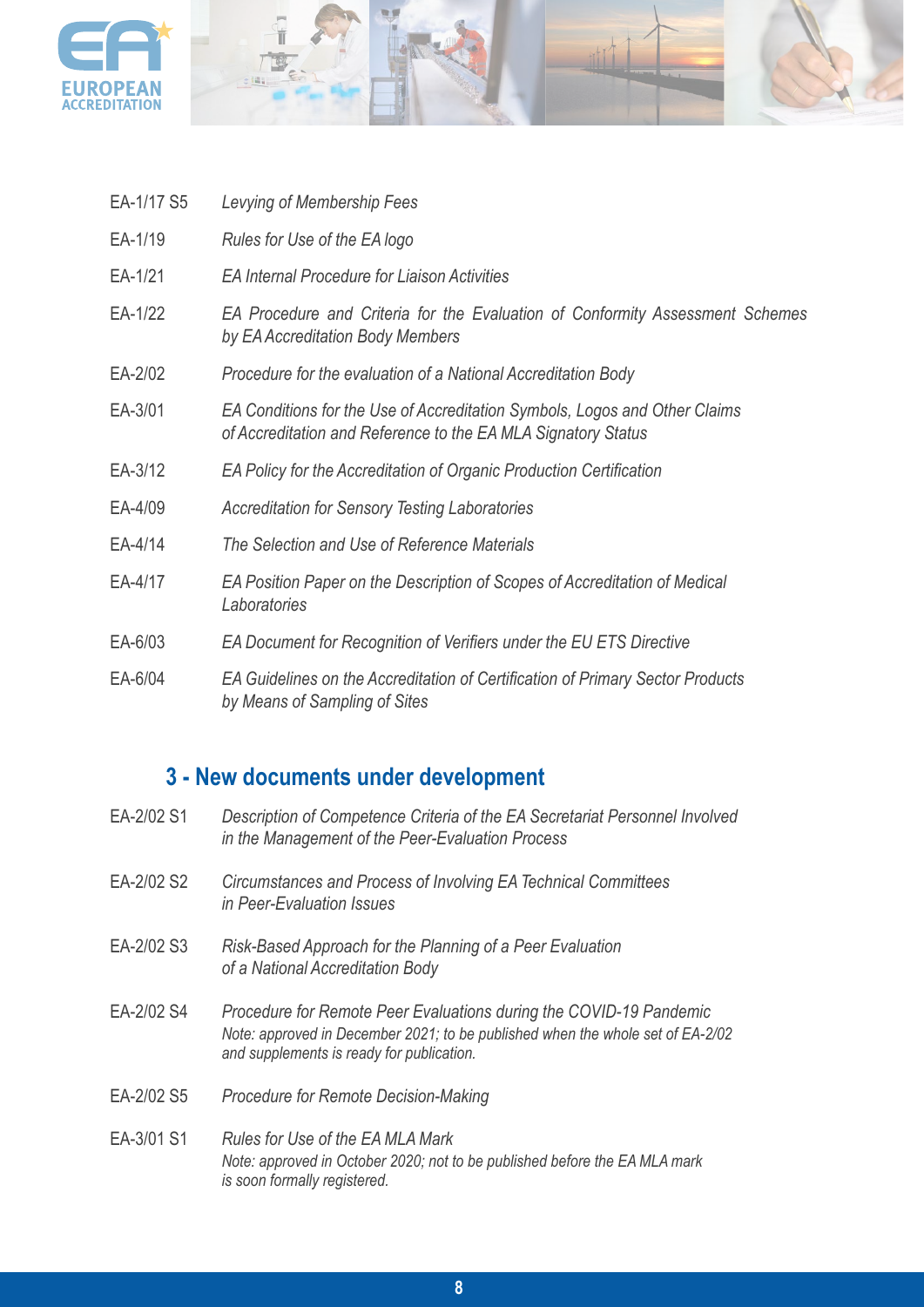

EA-3/02 *EA Policy for the Accreditation of Certification Activities under Protected Designations of Origin, Protected Geographical Indications and Traditional Specialities Guaranteed* 

HHC guidance members' procedural document on remote assessment.

### **4 - Documents withdrawn since July 2021**

No document was withdrawn since July 2021.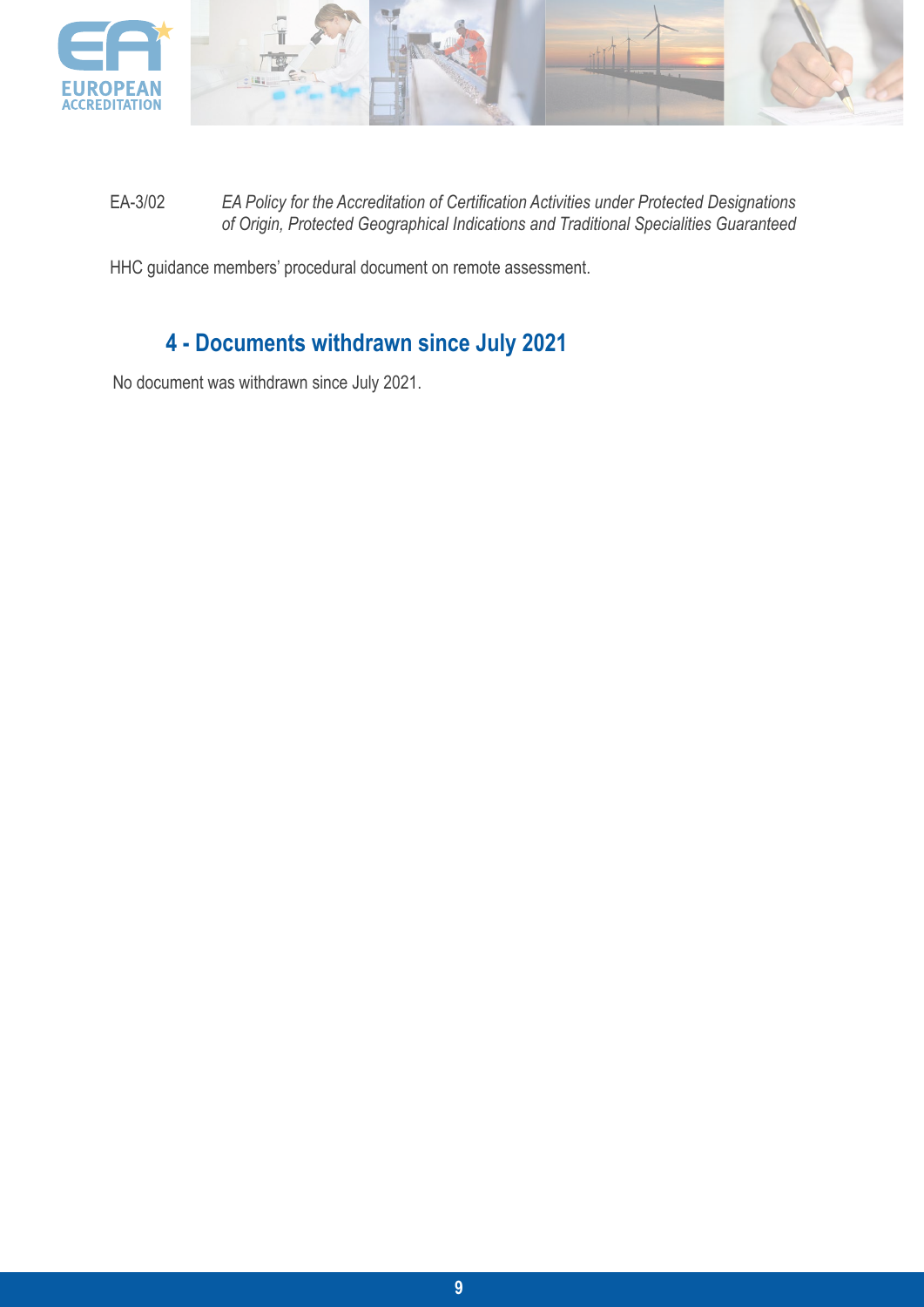



EA published a great number of information on the EA Twitter account about the IAF MLA and ILAC MRA, as well as about IAF and ILAC major activities such as meetings, elections and impact of accreditation during the second half of 2021. EA also contributed to the IAF and ILAC newsletters published in December 2021 with several articles regarding quality infrastructures supporting transition to industry 4.0 technology and accreditation model for crime scene investigation.

### **VI - Major other activities/developments in EA**

#### **New Brexit-boosted EA membership categories**

In May 2020, the General Assembly acknowledged that the United Kingdom (UK) left the European Union (EU) and noted accordingly that UKAS, the UK NAB, did not meet anymore the EA membership criteria as set out in the *EA Articles of Association*. EA Members having expressed the importance of having UKAS as a member, the General Assembly accepted to maintain UKAS as an EA Full Member until 31 January 2022.

The General Assembly approved the new membership categories, and accordingly the new *Articles of Association*, at its meeting on 24-25 November 2021. Pursuant to the new *Articles of Association*, all national accreditation bodies coming from a Member State of the Council of Europe shall be entitled to become an EA member, provided that the national accreditation body meets the membership criteria as set out in EA-1/17 S1.

This allows UKAS to remain an EA member, but also other European national accreditation bodies being not yet a members of EA to become an EA member.

#### **Renewal of the EAAB**

The EA Advisory Board (EAAB) gives continuous support to EA work and provides advice to EA on a broad range of issues relating to harmonisation and policy on accreditation. The Board's composition constitutes a well-balanced representation of the parties which rely on and contribute to the European accreditation system. It is composed of representatives from: the conformity assessment community; industry, services and trade; the EU Member States' national authorities; European private scheme owners; the consumer associations; the European metrological institutions; the European standardisation organisations; the European Commission and European Free Trade Association (EFTA).

Further to an EA Secretariat's call for nominations closed on 4 October 2021, the whole EAAB membership was formally renewed for the next 3-year term at the 46<sup>th</sup> EAAB meeting held remotely on 10 November 2021. No representative of those European private scheme owners that are also EA Recognised Stakeholders was nominated for the new term running until November 2024.

The Board unanimously re-elected Miruna Dobre (National Authorities College - Federal Public Service (FPS) Economy of Belgium) as the EAAB Chair, as well as Bruce McGill (CAB College - TIC Council) and Martin Stadler (Industry College - BusinessEurope) as the EAAB Vice-Chairs.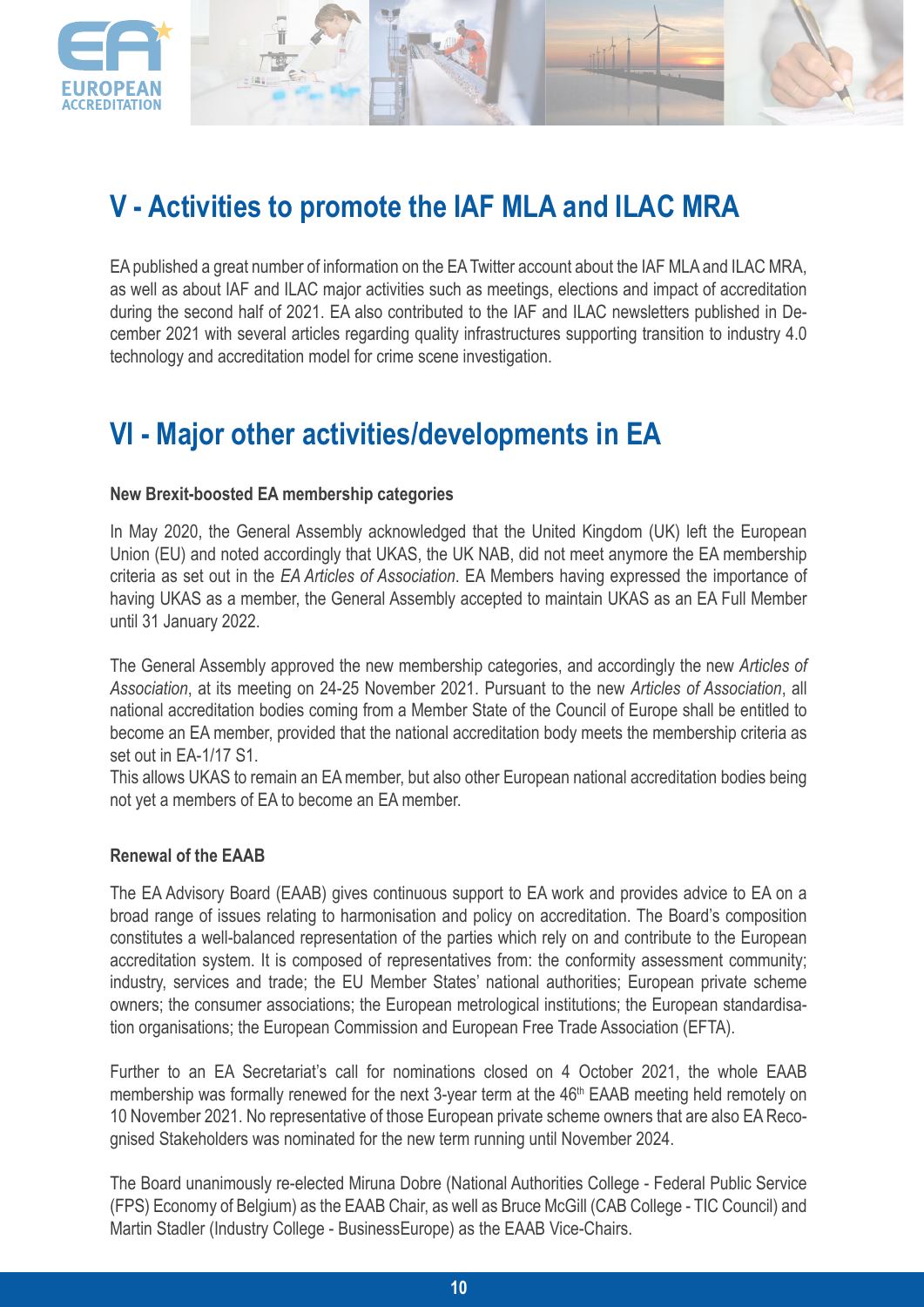

#### **Finalisation of the EA MLA mark registration**

According to *EA Strategy 2025*, EA has been establishing a MLA mark for the purpose of identifying EA MLA signatories and their accredited CABs. After EA Members selected their preferred option for the MLA mark at the General Assembly in November 2019, the Executive Committee has been mandated to proceed with the formal registration of the MLA mark as a collective mark of the EU in a first stage, and then to extend registration at the international level based on the Madrid Agreement.

The formal registration started in May 2021 and, after some editorial improvements, is expected to be completed by spring 2022.

The application of the EA MLA mark should remain voluntary for NABs signatories of the EA MLA, which will be entitled to use the MLA mark in combination with their logo. Conformity assessment bodies (CABs) accredited by a MLA-signatory NAB will have the right to use the MLA mark in combination with the NAB accreditation symbol. The basic principle is that the mark can only be used in a country where it has been properly registered. It means that the mark will be registered (at least) in all the countries of the EA MLA/BLA signatories.

#### **Continuing provision of EA virtual trainings and events**

A seminar was notably organised together with ENISA, the European Union Agency for Cybersecurity, on 24 September 2021.

In May 2021, ENISA published the Common Criteria based European candidate cybersecurity certification scheme (EUCC) under the Cybersecurity Act (CSA). ENISA has been working on the implementing act to the EUCC, which shall be applied after its publication by all parties involved, including EA NABs. The EUCC scheme covers the certification of ICT products by accredited CBs and with involvement of accredited testing laboratories (ITSEFs). It will presumably be underpinned by guidelines on the accreditation of laboratories and product certification bodies.

EA launched its eLearning platform in summer 2021. So far one e-Learning module dedicated to Regulation (EU) 2015/757 on the Monitoring, Reporting and Verification (MRV) of Carbon Dioxide Emissions from Maritime Transport has been made accessible.

#### **Comprehensive Economic and Trade Agreement (CETA) between the EU and Canada**

EA and the Standards Council of Canada (SCC) renewed in June 2019 a bilateral cooperation agree-ment, which enables the implementation of the [Conformity Assessment \(CA\) Protocol](https://ec.europa.eu/growth/tools-databases/nando/index.cfm?fuseaction=ceta.main) provided for in the CETA agreement, allowing for the mutual acceptance by Canada and the EU of conformity assessment results delivered by each other's recognized accredited conformity assessment bodies. This aims to facilitate trade and open doors for EU and Canadian companies.

To get detailed information on the bilateral cooperation agreement signed between EA and SCC, please read the brochure "*[CETA Agreement and Conformity Assessment Accreditation: a tool to enhance trade](https://european-accreditation.org/wp-content/uploads/2018/10/ceta-agreementand-conformity-assessment-accreditation-a-tool-to-enhance-tradebetween-the-european-union-and-canada.pdf) between the [European](https://european-accreditation.org/wp-content/uploads/2018/10/ceta-agreementand-conformity-assessment-accreditation-a-tool-to-enhance-tradebetween-the-european-union-and-canada.pdf) Union and Canada*". Further information is also available in the [Comprehensive](https://ec.europa.eu/trade/policy/in-focus/ceta/index_en.htm) [Economic and Trade Agreement](https://ec.europa.eu/trade/policy/in-focus/ceta/index_en.htm) (CETA).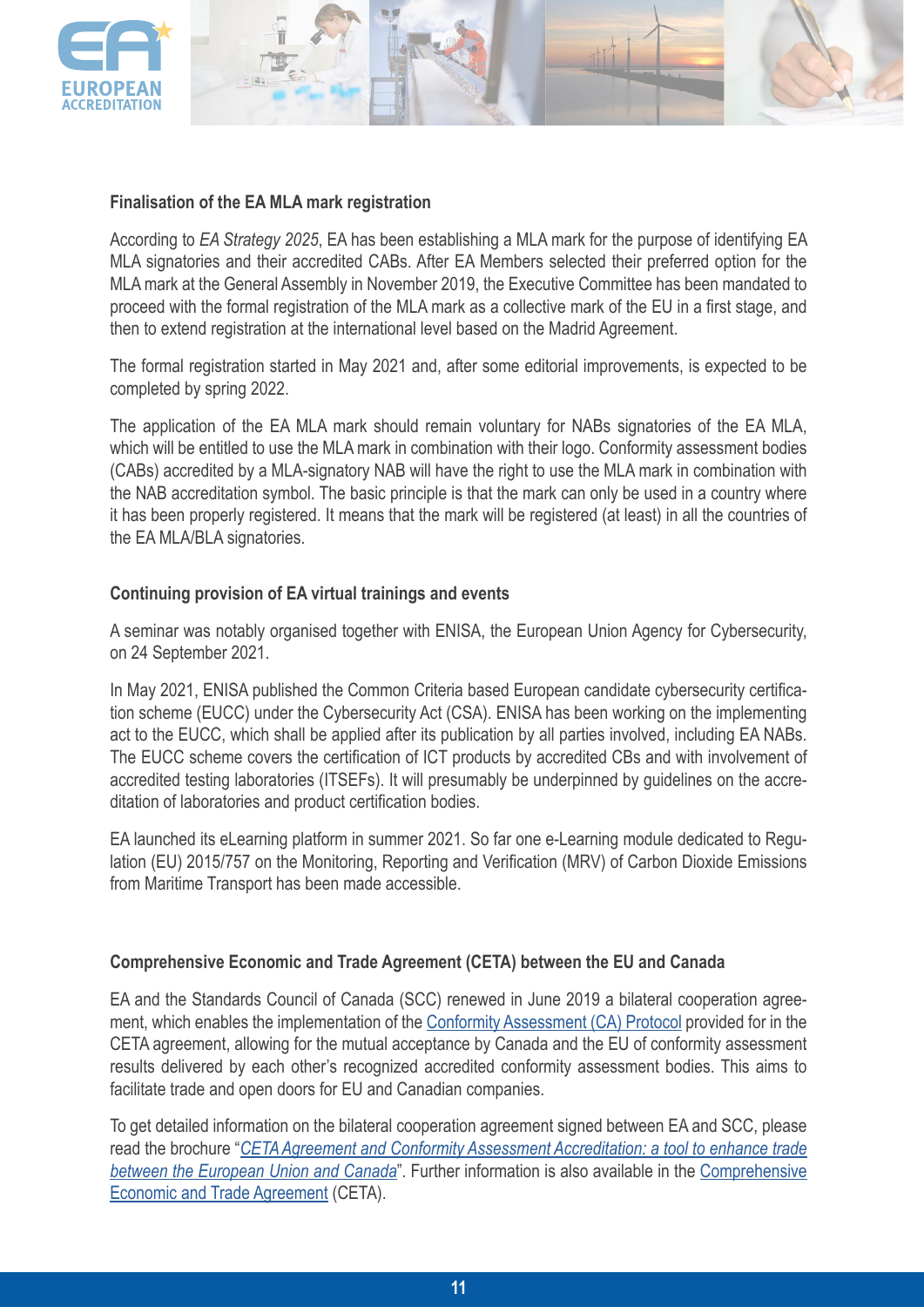

In February 2021, SCC has been recognised by the European Commission (EC) according to Article 12 of the CETA Protocol on Conformity Assessment for the relevant technical EU regulations within the ATEX equipment product (equipment and protective systems intended for use in potentially explosive atmospheres) sector. The recognition process will be able to continue for additional sectors.

The EC, which is relying on the procedure for mutual recognition already established by EA and SCC, published the *Implementation Guide for the Protocol to the CETA Agreement between Canada, the European Union and its Member States regarding the mutual acceptance of the results of conformity assessment* in the Official Journal of the European Union on 1 September 2021.

#### **EA supporting the creation of the African quality infrastructure**

EA is cooperating with CEN-CENELEC to support the quality infrastructure in Africa through the CEN-CE-NELEC project led by a Task Force "Africa". This task force has been established with the intense contribution of EA, EURAMET, ARSO (African Organisation for Standardisation), AFSEC (African Electrotechnical Standardization Commission) and the African quality infrastructure actors – Pan African Quality Infrastructure (PAQI), Intra Africa Metrology System (AFRIMETS), African Accreditation Cooperation (AFRAC) and industry partners.

The CEN-CENELEC project aims to:

- enhance cooperation on the quality infrastructure and uptake of standards, measurement guidelines and testing practices, including from ISO and IEC;
- contribute to existing initiatives and to shape future EU-Africa partnership projects;
- demonstrate the benefits of standards and the quality infrastructure in trade policy;
- share best practice with partners on an efficient quality infrastructure.